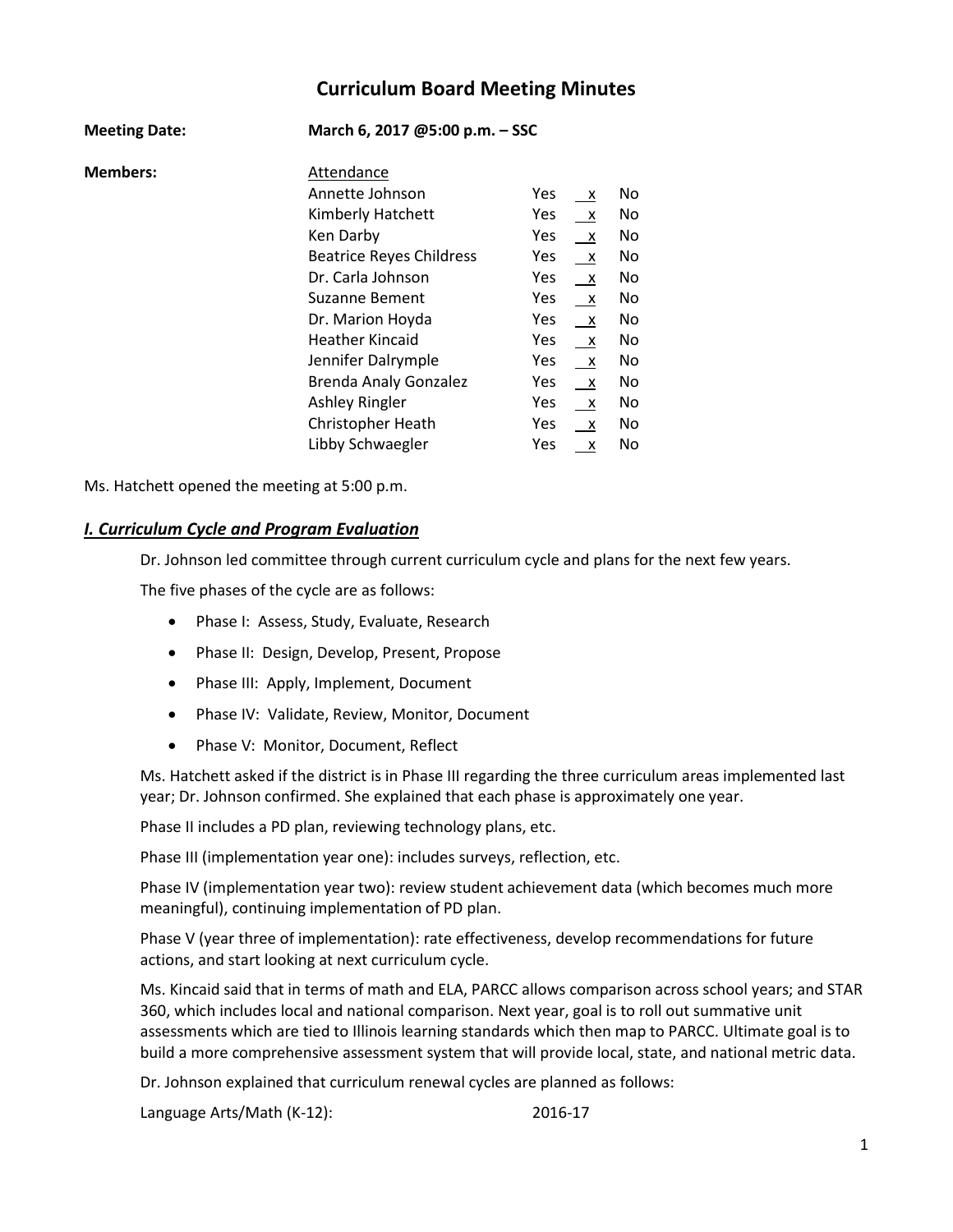| Career and Tech (K-12):                      | 2017-18 |
|----------------------------------------------|---------|
| Fine Arts/World Languages (K-12):            | 2018-19 |
| PE-Driver's Ed-Health/Social Studies (K-12): | 2019-20 |
| Science/LA/Math (K-12):                      | 2020-21 |

Dr. Johnson may recommend, based on future data, that in 2020-2021, one of those three curriculum areas up for review be bumped to 2019-2020 instead of having the three together again.

She added that for many content areas, a thorough cycle hasn't been done up to this point, so the district is a bit behind in those areas to really implement an aligned, K-12 cycle.

A couple things will happen outside the cycle – AP textbook renewal, which the College Board requires, so that may be out of order; also, state-mandated requirements.

### *II. Assessment within Core Resources*

Dr. Johnson introduced curriculum facilitators Chris Heath (science and social studies); Ashley Ringler (language arts); and Libby Schwaegler (math).

Currently, some district assessments are under review to ensure we have all we need – for example, some assessments we used last year aren't being used this year, and vice versa. The only real quantitative data available is PARCC, given both years.

Content-area assessments are being developed. Each facilitator will discuss their particular area but each assessment is based on the emphasis and focus of the standards; thus they're each developed slightly differently. Teacher surveys addressing each content area have gone out and another will go out this week.

Ms. Hatchett asked if the data from the new assessments from this year will be available to the committee to view as a baseline. Dr. Johnson said they will be available next year after they're given.

Ms. Kincaid added that PARCC comparison data from SY 15-16 to SY 16-17 and STAR data from this year serve as the baseline to compare with next year. STAR data is given fall, winter, and spring so we can look at the progression of student growth during that time span.

Ms. Kincaid explained that that one of her goals for this year is ensuring before the end of the year, teachers have some historical data to view in Infinite Campus.

Ms. Ringler walked the committee through the ELA assessment plan specific to ReadyGEN and Biliteracy Pathways. Teachers are required this year to give the assessment and turn them in to the district. ReadyGEN/Biliteracy Pathway offers two assessments: one is the performance-based assessment (given twice per unit) and the other is the end-of-unit assessment given either paper/pencil or online through the Realize platform. The end-of-unit assessment mimics PARCC. Ms. Ringler is working with the Pearson consultant to become more familiar with it. It is standards-based so, for example, after unit one, it gives a list of standards the students should have mastered. Ms. Ringler has been working with the council to build their assessment literacy. ReadyGEN has the end-of-unit assessments and they can be given online. The Biliteracy Pathway has the end-of-unit assessments but no online capability at this time.

Ms. Heath presented on science. Science is not assessed through STAR, either last year or currently. So we're looking at the end-of-unit assessments for data. Eventually we would like to look at the state assessment, although data isn't currently available. Ms. Kincaid last year was the first time standardized science tests were administered at grades 5, 8, and biology at the high-school level. The data is still not available from the state, however. Year two of the state science testing will occur at the end of April.

Mr. Heath said for science it'll be a lot of the unit assessments. STEMScopes also has some online assessments that we can gather data from. For K-5, will be primarily looking at the end-of-unit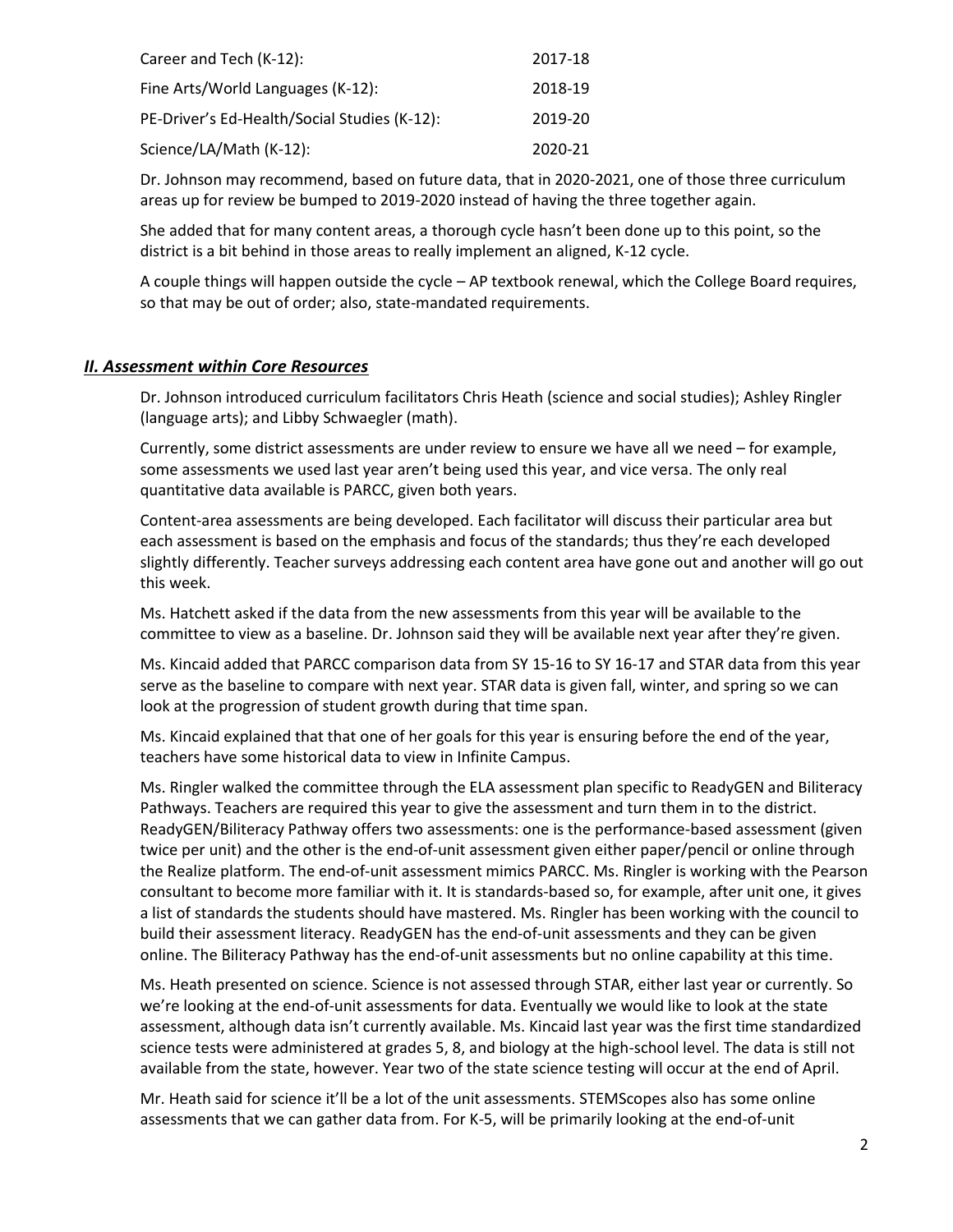assessments provided by STEMScopes; for middle school, end-of-unit assessments written in-house have been implemented since those provided by STEMScopes were not aligned with what the earlier grades were doing. The ultimate goal is to start collecting data through Mastery Manager.

Ms. Schwaegler presented about math assessments. Currently using the Go Math! assessments K-8 which are more concentrated at the chapter level than the unit level. So we saw a need to develop unit assessments that were really assessing the major work of the grade at the units. At this time, K-5 only has performance-based assessments for the end-of-unit; and then the end-of-chapter is where you'll find the traditional math test. Using the major work of the grade – those focused-area standards -- the curriculum council is taking each chapter assessment and looking at them to determine which problems best highlight the major works of the grade for a unit assessment. They're modifying the assessment questions so that teachers still have the freedom to use the chapter assessments as they're instructing. Grades 6-8 do have end-of-unit assessments but they're very long and are almost entirely multiple choice so we're not seeing that rigor we've talked about in the past. So also creating unit assessments for 6-8 grades.

K-2 only has three units total. For Kindergarten, it was decided to break end-of-unit assessments into three summative assessments to track progression along the way. Grades 4 and 5 have three units. Grades 6-8 have about six units per grade level so we want an assessment per unit at the middle school. The council is also creating assessments for the honors math classes at the middle school level.

## *III. Calculating High School Graduation Rates*

Ms. Kincaid said the state looks at the adjusted graduation cohort. The graduation rate is calculated by dividing the number of graduates by the number of graduates plus the number of non-graduates. Starting in 2011-2012, the report became part of an automatic pull from IWAS, the state student information system. What became vital was how students were exited when they left the school year. What we look at when we say "adjusted graduation cohort" is any student whose exit status is "graduate" counts as part of the overall graduation rate.

We start with the number of first-time 9th graders. So the first year that that student is a 9th-grader, we have that cohort of students. As of the 2015-2016 school year, the district must report, and the state puts on our school report card, graduation rates for four-year, five-year, six-year, and seven-year cohort data.

Any students that move in are added to the cohort; students can be removed from the cohort are as follows:

- Transfer to Home Schooled
- Transfer to Private School
- Transfer to another Public School in Illinois
- Transfer to another Public School out of Illinois
- Moved out of the US
- Death

Any other exit code does not remove a student from the adjusted graduation cohort. These include:

- Promotion
- Expulsion
- Dropped Out
- Transfer to GED program
- Moved, not known to be continuing
- Retained in same grade
- Aged Out
- Certificate of Completion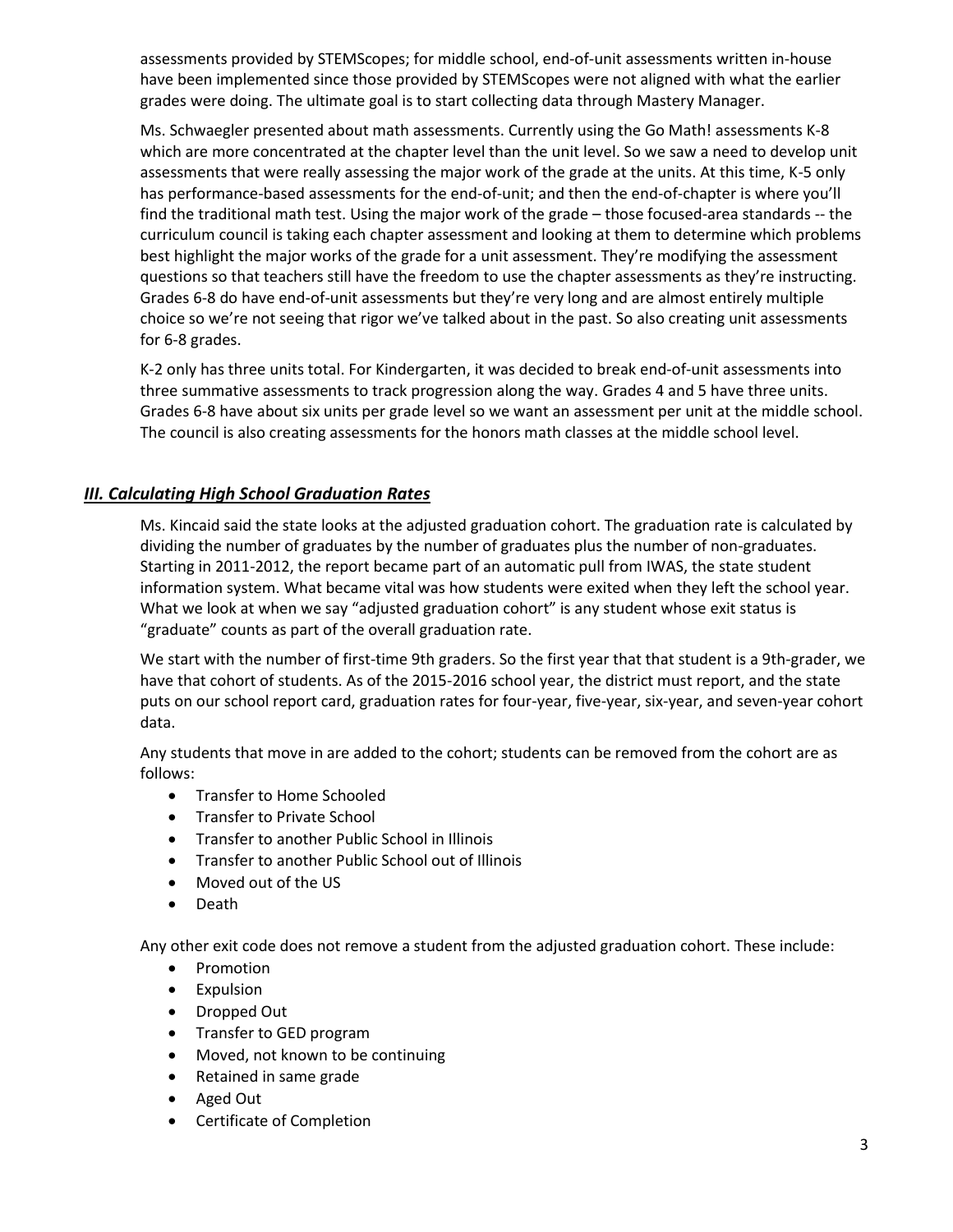- Victim of a Violent Crime
- Change in Serving School

Ms. Kincaid stated there is a significant difference between the graduation rate and the dropout rate, which is also recorded on our school report card. The "dropped out" code, the "transfer to GED program," and the "moved, not known to be continuing" are the codes that determine the dropout percentage. Currently, for the SY 2014 1<sup>st</sup> time in 9<sup>th</sup> grade adjusted graduation cohort, we have not had any students exited with the "Dropped Out" code during the 2016 – 2017 school year. We have had some students exited with "Dropped Out" in previous years for this cohort, however, but none during this school year.

As of last week (3/1/2017) there are 995 students in the SY 2014, four-year Adjusted Graduation Cohort:

- 53 Students have been removed from the Cohort
- 41 Graduates (through early graduation)

As of last week (3/1/2017), there are 129 students in the SY 2014, four-year Adjusted Graduation Cohort that are confirmed not Graduates:

- 84 Moved, Not Known to Be Continuing
- 36 Transfer to GED program
- 9 Dropped Out

In terms of our five-year graduation cohort (students whose first year in 9th grade was SY 2013, as of last week (3/1/2017), there are 920 students in the SY 2013 5-year Adjusted Graduation Cohort:

- 99 Students have been removed from the cohort
- 604 Graduates

As of 3/1/17, there are 183 students in the SY 2013 5-year Adjusted Graduation Cohort that are confirmed not Graduates

- 74 Moved, Not Known to Be Continuing
- 63 Transfer to GED program
- 30 Dropped Out
- 16 Certificate of Completion (transition students who are part of special education program)

The state reports four, five, six, and seven-year graduates. For example, Ms. Kincaid said students who started as freshman in 2012, our four-year graduation rate was 64.3%; and then last year, that cohort with a five-year graduation rate was 71.4%. So it is going up.

Ms. Johnson said on the school report card, that information is not easily found; Ms. Kincaid said that information is currently located right beneath the four-year graduation rate. Four, five, six, and sevenyear starting last school year is all viewable on the state report card.

Ms. Kincaid said the high school has put in additional steps throughout the year not only for transcript verification but also to look at the high school exit codes. The next step to dig into is our promotion and retained students. Questions have arisen regarding what happens if a student moves during the summer. How are they then exited if they were promoted at the end of the school year but moved elsewhere during the summer?

The dropout calculation is very different than that of the graduation rate. The dropout rate takes all of the students currently enrolled at the high school and looks at those codes -- the "moved, not known to be continuing," the "transfer to GED program," the "dropped out," and the "aged out" – and it's not just seniors. It could be first year, second year, third year and fourth year. So total number of students who